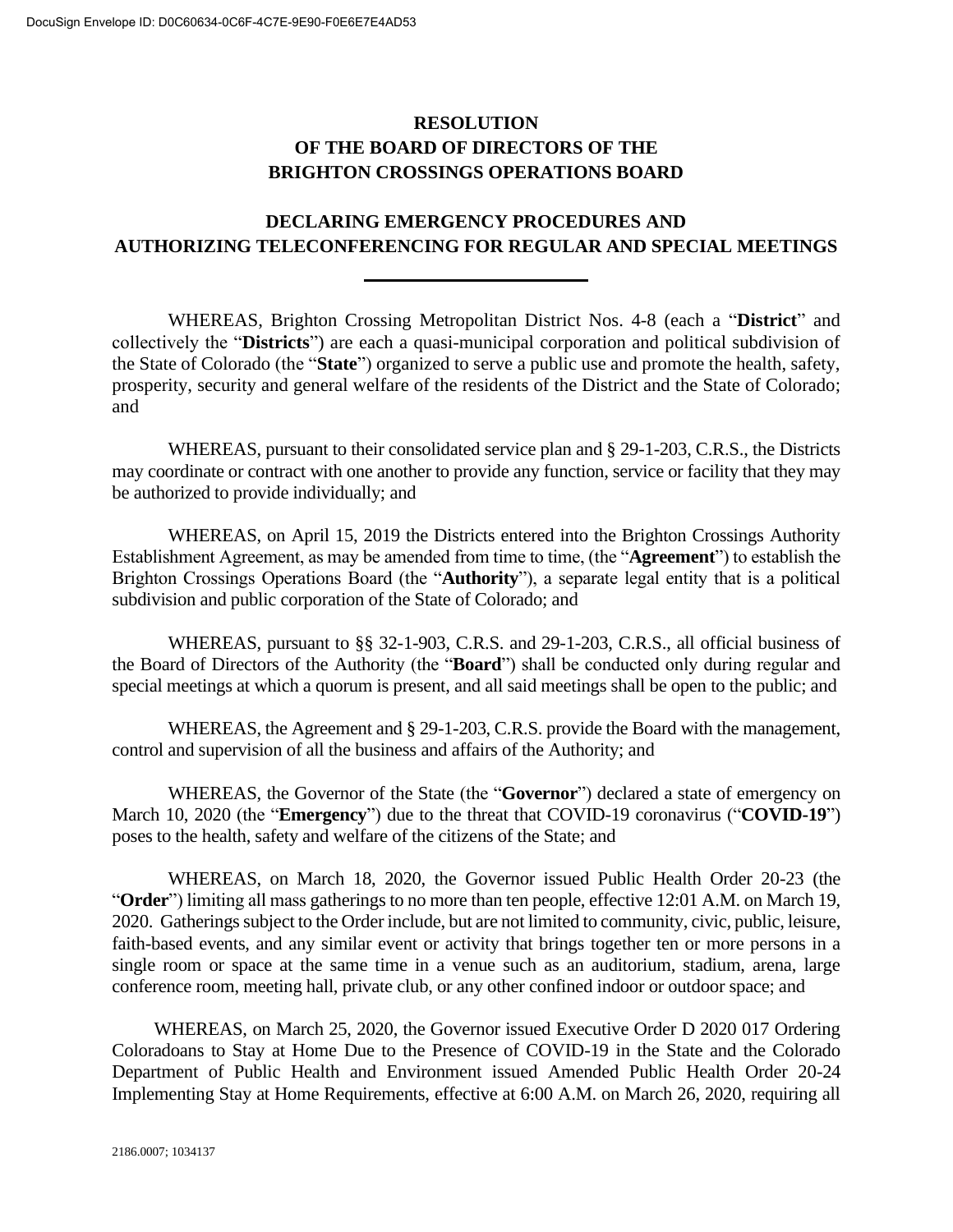individuals currently living within the State to remain in their residences whenever possible and prohibiting all public and private gathering of any number of people occurring outside a residence; and

WHEREAS, the Colorado Department of Public Health and Environment and Centers for Disease Control and Prevention recommend certain precautions in order to attempt to slow the spread of COVID-19, including minimizing close contact with large numbers of people; and

WHEREAS, in order to attempt to protect the health and safety of the residents of the Authority from COVID-19 and in order to comply with the Order, while at the same time continuing with the required business of the Authority, the Board wishes to have the ability to hold regular and special meetings *via* teleconferencing until such time that the Emergency is lifted by the State, the Order is repealed, or sooner as otherwise determined by the Board; and

WHEREAS, the Board wishes to establish certain procedures and requirements for when the Authority determines to hold regular and special meetings *via* teleconferencing during the Emergency and the time when the Order is in effect.

NOW, THEREFORE, BE IT RESOLVED BY THE BOARD OF DIRECTORS OF THE AUTHORITY AS FOLLOWS:

1. Teleconferencing for Regular and Special Meetings. The Board hereby authorizes the holding of regular and special meetings for the Authority by teleconferencing methods until such time that the Emergency and Order is lifted, or sooner as otherwise determined by the Board.

2. Quorum of the Board for Teleconferenced Regular and Special Meetings. A quorum of the Board for attendance and voting purposes at regular and special meetings shall be established by the attendance of a majority of the members of the Board on the teleconferencing platform. Each Board member must be able to clearly hear and participate in any teleconferenced meetings.

3. Posting of Regular and Special Meeting Notices. The Authority shall continue to post notice of all regular and special meetings pursuant to the Authority's previously adopted policies and State law.

4. Public Attendance at Teleconferenced Regular and Special Meetings. The Authority shall arrange for a dial-in-number for members of the public and the Board to utilize in order to attend the teleconferenced regular and special meetings of the Authority. Members of the public may be excluded from executive sessions that are held by the Board in accordance with State law. The dial-in number shall be included on the agenda for the meeting.

5. Ratification of Actions. Any actions, including, but not limited to the adoption of this Resolution, taken at a regular or special meeting held by teleconference platform shall be ratified at the first regular or special in-person Board meeting that takes place after adoption of this Resolution.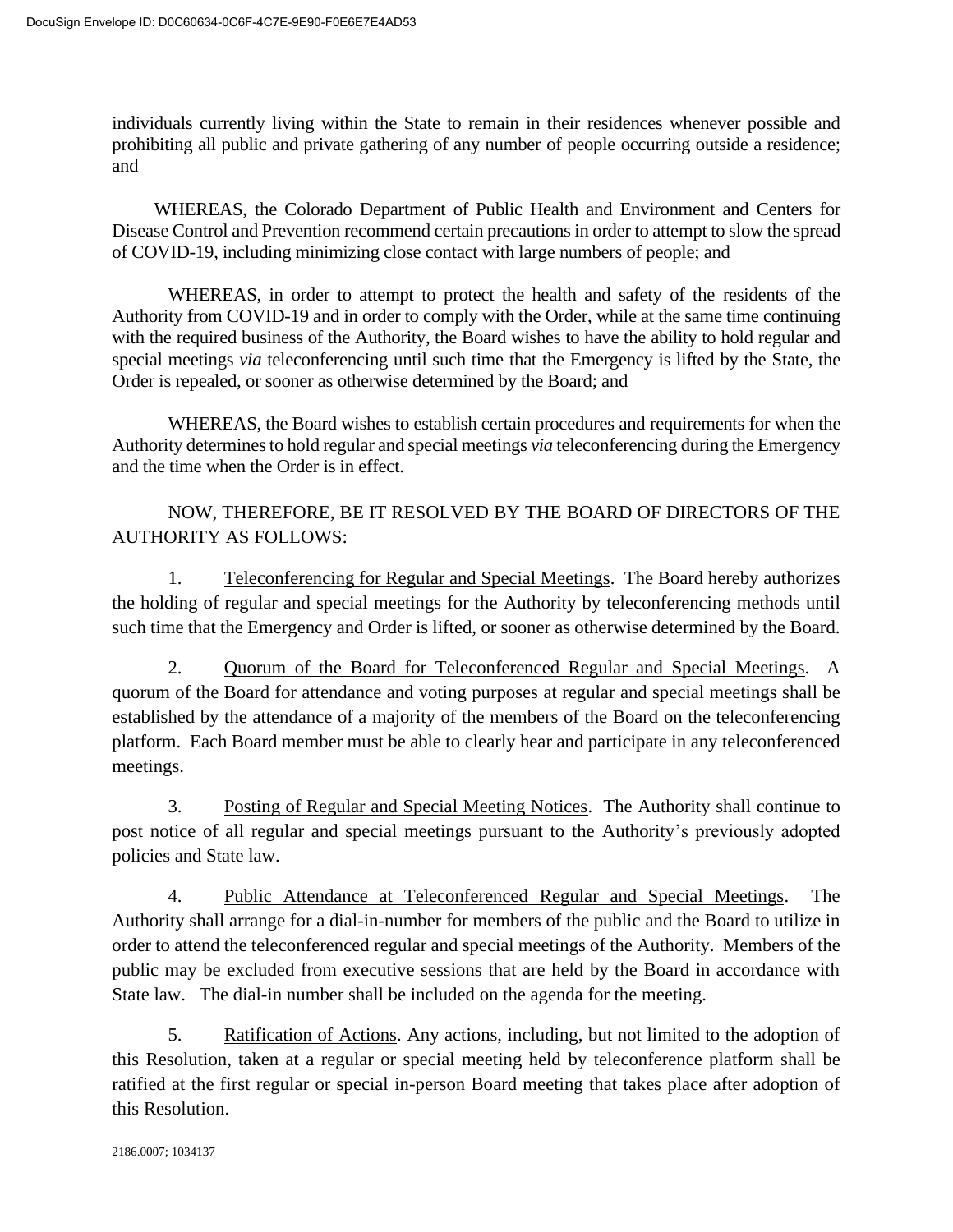6. Term. This Resolution shall remain in full force and effect until such time as the Board determines that the Emergency conditions necessitating its adoption no longer exist, including the repeal of the Order.

*The Remainder of this Page is Intentionally Left Blank*